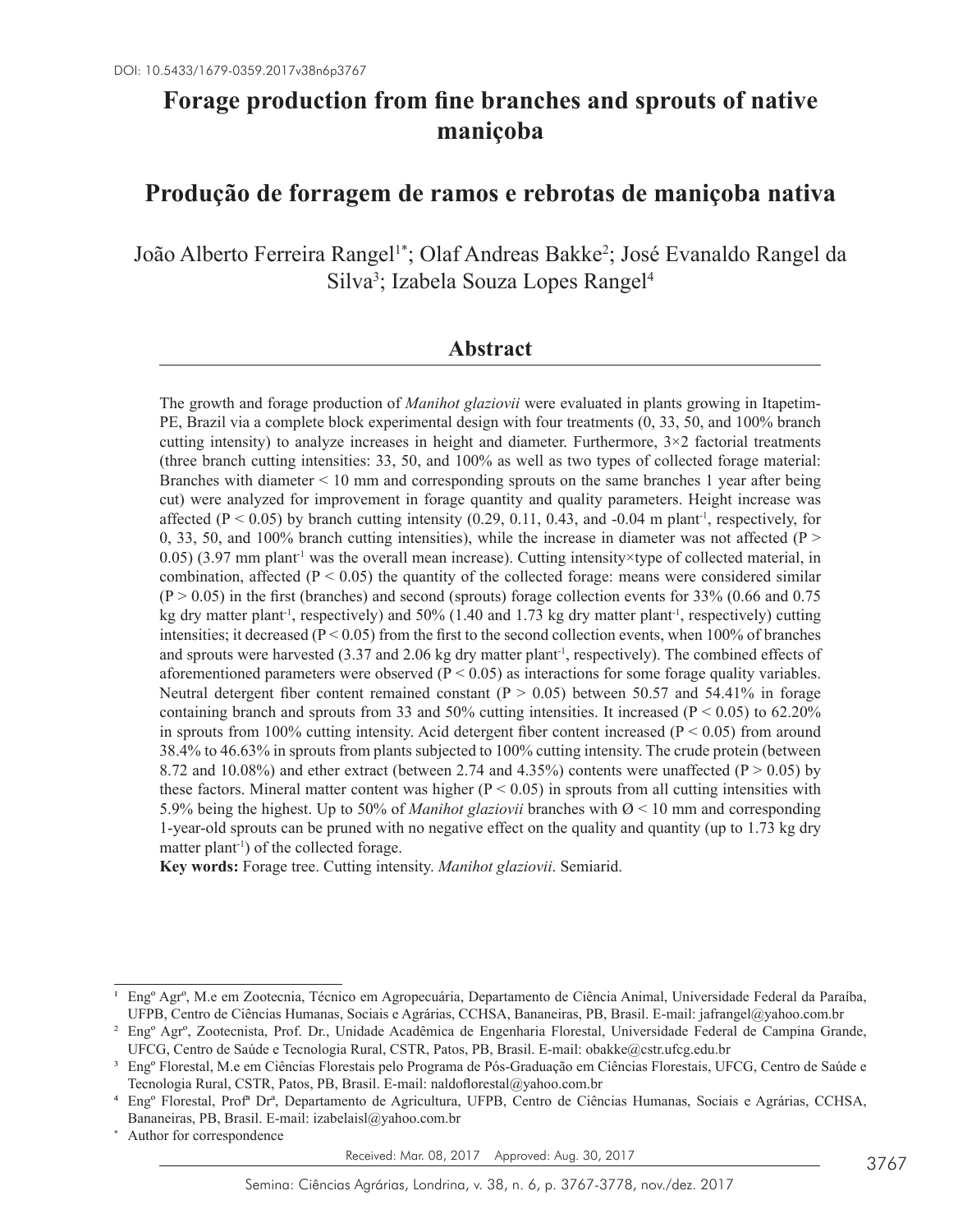#### **Resumo**

O crescimento e a produção de forragem de *Manihot glaziovii* foram avaliados em plantas se desenvolvendo em Itapetim-PE, Brasil, através de um experimento no delineamento em blocos casualizados com 4 tratamentos (intensidades de corte dos ramos: 0, 33, 50 e 100%) para analisar o aumento em altura e diâmetro. Adicionalmente, foram considerados3x2 tratamentos fatoriais (três intensidades de corte dos ramos: 33, 50 e 100%, e dois tipos de material forrageiro coletado: Ramos com diâmetro < 10mm e respectivas rebrotas desses 1 ano após serem cortados) para analisar parâmetros de quantidade e qualidade da forragem. O aumento na altura foi afetado ( $P < 0.05$ ) pela intensidade de corte dos ramos (0,29, 0,11, 0,43 e -0,04 m planta<sup>-1</sup>, respectivamente para 0; 33; 50 e 100% de intensidade de corte), enquanto o do diâmetro (3,97mm planta-1) não foi afetado. Houve interação (P < 0,05) entre os fatores estudados para a produção de forragem: as médias foram consideradas semelhantes ( $P >$ 0,05) na primeira (ramos) e segunda (rebrotas) coletas para as intensidades de corte 33% (0,66 e 0,75kg de matéria seca planta<sup>-1</sup>, respectivamente) e 50% (1,40 e 1,73kg de MS planta<sup>-1</sup>, respectivamente), e diminuiu da primeira para a segunda coleta ( $P < 0.05$ ) na intensidade de 100% (3.37 e 2.06kg de MS planta-1, respectivamente). Foi observada interação entre os fatores para algumas variáveis de qualidade da forragem: os teores de fibra em detergente neutro se mantiveram constantes ( $P > 0.05$ ), entre 50,57 e 54,41%, na forragem dos ramos e das rebrotas nas intensidades de corte 33 e 50%, e aumentaram ( $P \leq$ 0,05) para 62,20% nas rebrotas das plantas submetidas a 100% de intensidade de corte; os teores de fibra em detergente ácido aumentaram ( $P < 0.05$ ) de um patamar em torno de 38.4% para até 46.63%, nas rebrotas das plantas submetidas a 100% de intensidade de corte. Os teores de proteína bruta (entre 8,72 e 10,08%) e extrato etéreo (entre 2,74 e 4,35%) não foram afetados ( $P > 0.05$ ). O teor de matéria mineral foi maior (P < 0,05) nas rebrotas nas três intensidades de corte, e chegou a 5,9%. Pode-se coletar até 50% dos ramos com Ø < 10mm de *Manihot glaziovii* e respectivas rebrotas de um ano sem prejudicar a qualidade e a quantidade (até 1,73kg de MS planta-1) da forragem coletada.

**Palavras-chave:** Árvore forrageira. Intensidade de corte. *Manihot glaziovii*. Semiárido.

#### **Introduction**

*Manihot glaziovii* Muell. Arg. is a tree belonging to the Euphorbiaceae family, which is native to and is widely present in the Caatinga Biome. It presents nutrient-rich tubers, which allow it to resume growth after the first rains of the short annual rainy season (FERREIRA et al., 2009; MOREIRA FILHO et al., 2008; SOUZA et al., 2006). Its senesced leaves are consumed by animals; however, when they are green and photosynthetically active, they contain cyanogenic glycosides in levels that are toxic to ruminants (COSTA et al., 2008; FRANÇA et al., 2010; MEDINA et al., 2009). The quantity of these cyanogenic glycosides is reduced to non-toxic levels (43% or less of the original content) by cutting of fresh fine stems and leaves. The material thus obtained can be consumed by ruminants as silage and hay, representing a strategic source of food in semiarid environments, such as the Caatinga Biome (FRANÇA et al., 2010; GOUVEIA et al., 2015; RAMOS et al., 2015; SILVA et al., 2015).

Moreira Filho et al. (2008) reported forage production of 1.8 t DM ha-1 from *M. glaziovii* planted in a 1.0 m x 1.5 m grid. This biomass production is similar to that reported by Prestes et al. (2016) for a natural pastureland in traditional cattle ranching regions of the rainy southern subtropical Brazil. Biomass production up to  $1.9$  t DM ha<sup>-1</sup> was observed, when no soil amendment and fertilization were performed.

Neutral (NDF) and acid (ADF) detergent fiber, crude protein (CP), ether extract (EE), and mineral matter (MM) contents (% of DM) in stem and leaf hay of *M. glaziovii* range between 51.1% to 53.7%, 39.6% to 44.5%, 10.6% to 16.8%, 2.0% to 3.7%, and 6.9% to 10.6%, respectively (ARAÚJO et al., 2009; SOUZA et al., 2006).

Extensive cattle ranching activity, as practiced in the dry tropical region of northeast Brazil, is based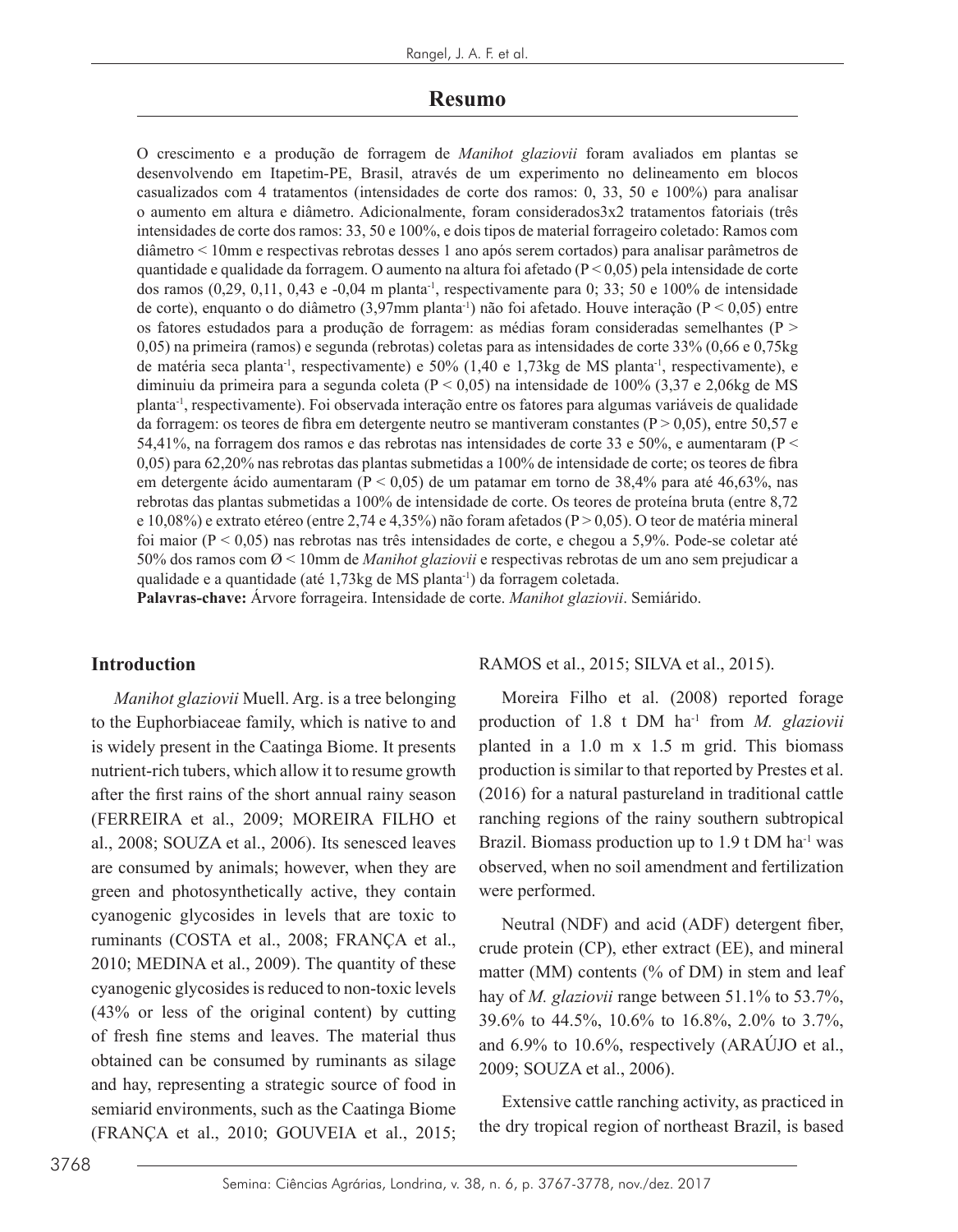on native vegetation. It is reported that as the growth of this vegetation reduces severely during the 7- to 8- month-long dry season, fodder scarcity occurs during most of the year (GONZAGA NETO et al., 2001). The same authors also reported that tree fodder is an important part of the diet of animals, especially during the dry season, when senesced leaves are easily available on the forest floor and represent up to 90% of the ingested food of domestic ruminants. In this regard, Vieira et al. (2005) showed that forage quality of the senesced leaves on the forest floor is lower than the green leaves before senescence. Bakke et al. (2010) highlighted in their study that many native Caatinga trees produce forage, and their fine branches and leaves can be collected at the full vegetative stage, in the rainy season, to feed animals during the dry season, when

plant growth is practically non-existent.

This study evaluated the effect of four cutting intensities of branches with  $\varnothing$  <10 mm on the growth of native *Manihot glaziovii* trees. Here, we also estimated the forage quantity and quality of the fine branches and corresponding sprouts observed on them a year later.

## **Material and Methods**

Data collection was carried out in Sítio Goiana, which is located in the municipality of Itapetim in the Pajeú region of Pernambuco, northeast Brazil. Annual rains totaled 750 mm and 812 mm in 2010 and 2011, respectively, mostly in the first six months of each year (Table 1).

**Table 1.** Total and monthly precipitation (mm) observed in two years, Itapetim-PE, Brazil.

| Year | Total | Month |     |     |            |     |     |                |                  |          |          |    |     |
|------|-------|-------|-----|-----|------------|-----|-----|----------------|------------------|----------|----------|----|-----|
|      |       | Jan   | Feb | Mar | April      | May | Jun | Jul            | Aug Sept Oct Nov |          |          |    | Dec |
| 2010 | 750   | 183   | 94  | -61 | $123 \t 2$ |     | 129 | $\overline{0}$ | $\theta$         | $\theta$ | $\theta$ |    | 158 |
| 2011 | 810   | 141   | 88  | 124 | 115        | 223 | 25  | 56             | 8                |          |          | 28 |     |

**Source:** Instituto Agronômico de Pernambuco – IPA www.ipa.br, accessed in 05/07/2012.

Existing *Manihot glaziovii* trees in the area regenerate naturally and were thus subjected to a recurrent cutting practice until 2004. The resulting biomass was then removed before cattle and small ruminants were allowed to consume the native herbaceous forage. Furthermore, after the cutting period in 2004, stump sprouts were no more cut because the area was used for agricultural purposes and no animals were allowed in it, at least until 2011, at the end of data collection.

Forty *M. glaziovii* trees were selected within the area; the smaller ones (mean height and basal diameter were 3.04 m and 31.71 mm, respectively) were georeferenced and tagged with numbers from 1 to 20, and the taller ones (mean height and basal diameter were 3.56 m and 45.52 mm, respectively) were similarly georeferenced and tagged with

numbers from 21 to 40. These parameters, especially basal diameter, were used to devise the experimental blocks.

The analyzed variables were tree height and basal diameter that were measured from March 2010 to March 2011 and forage quantity (fresh and dry matter) and quality [dry matter content (DM), neutral (NDF) and acid (ADF) detergent fiber, hemicellulose (HC), crude protein (CP), ether extract (EE), mineral matter (MM), total (TC) and non-fibrous (NFC) carbohydrates] of branches with Ø<10 mm cut in March 2010. The latter group of parameters was also recorded for branches that developed on trees since the cutting in 2004 and for corresponding sprouts that grew from these cut branches a year later.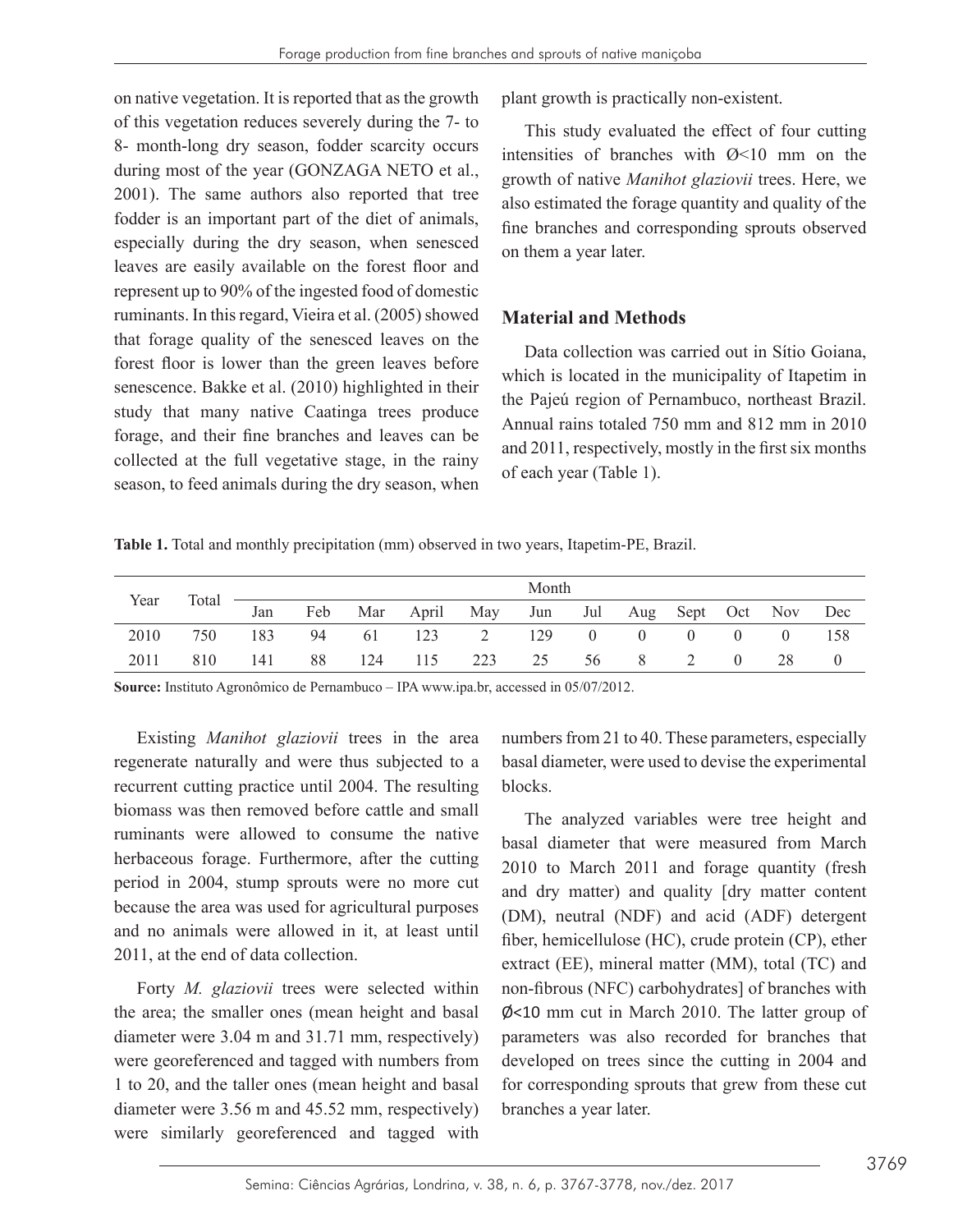Total tree height and mean basal diameter (30 cm above ground level) were measured before the first (branches cut in March 2010) and the second (sprouts in March 2011) forage collection. Height was measured by means of a 5-m graduated rod and basal diameters by means of a digital caliper. Height and basal diameter increase was determined by calculating the difference between the 2011 and 2010 values measured in each plant.

After counting of total branches, those with Ø<10 mm were collected in March 2010, keeping in perspective the branch cutting intensity designated for each plant. The fresh biomass was then weighed using a digital balance. Data on DM production in each plant was obtained by multiplying the value of fresh biomass collected from each plant to the respective percentage of DM in fresh material collected from each treatment in each block (see sampling description in the next paragraph). Data on fresh and dry matter production from sprouts were collected similarly a year later.

The material that was collected from five plants in block 1 and subjected to 33% fine branch cutting intensity was now mechanically cut into smaller pieces, followed by being mixed together and sampled  $(\sim]350$  g of fresh material) for forage quality analyses. The same procedure was carried out for the five plants subjected to 50 and 100% branch cutting intensity treatments, resulting in three samples from each block. These sampling procedures were also used to determine fresh and dry biomass from sprouts. These samples were identified, kept in a cooler with ice cubes, and carried to the Laboratory of Food Analyses at the Patos Campus of the Federal University of Campina Grande. These 12 samples (six for each year) were transferred to identified paper bags, weighed using a 0.1 g precision digital balance, dried in a forced ventilation oven (65°C for 72 hours), and weighed again to estimate DM content. The dried material from each sample was ground to pass a 1 mm sieve; approximately 50 g from each was then stored in a hermetically closed plastic container following sieving. The chemical

composition of the ground material was determined at the Animal Nutrition Laboratory of the Areía Campus of the Federal University of Paraíba according to the protocols described by Silva and Queiroz (2002) for DM, CP, EE, and MM. Neutral and acid detergent fiber contents were determined according to these protocols but with modifications to adapt with the Ankon apparatus. Hemicellulose, TC, and NFC contents were estimated according to the equations: HC=NDF-ADF (SILVA; QUEIROZ, 2002), TC=100-(CP+EE+MM), and NFC=100-(NDF+CP+EE+MM) (VAN SOEST; ROBERTTSON; LEWIS, 1991).

Data were analyzed according to a complete block design. Blocks 1 and 2 were composed with the 20 smaller and 20 taller *M. glaziovii* trees, respectively, as described earlier. Treatments and the number of treatment replications were different according to the variable being analyzed. The increases in height and basal diameter increments were analyzed by considering 4 treatments (4 branch cutting intensities: 0, 33, 50, and 100% of the branches with  $\varnothing$ <10 mm) and 5 treatment replications of one plant in each block. The number of degrees of freedom for treatments, blocks, treatment  $\times$  block interaction, error, and total were 3, 1, 3, 32, and 39, respectively, according to recommendations by Vieira and Hoffmann (1989).

Analyses of fresh and dry biomass production considered 3×2 factorial treatments (3 branch cutting intensities: 33, 50, and 100%, and 2 types of collected forage material: branches with Ø<10 mm and the corresponding sprouts of these cut branches one year later). Furthermore, two replications of one plant of the 3×2 factorial treatments in each block were also considered. The number of degrees of freedom for factor 1, factor 2, factor  $1 \times$  factor 2 interaction, factorial treatments, blocks, residue, and total were 2, 1, 2, 5, 1, 12, and 23, respectively. Only 24 (12 in each block) out of the 30 pruned plants were randomly chosen because there were not enough plants available to add one replication of the 3×2 factorial treatments in each block.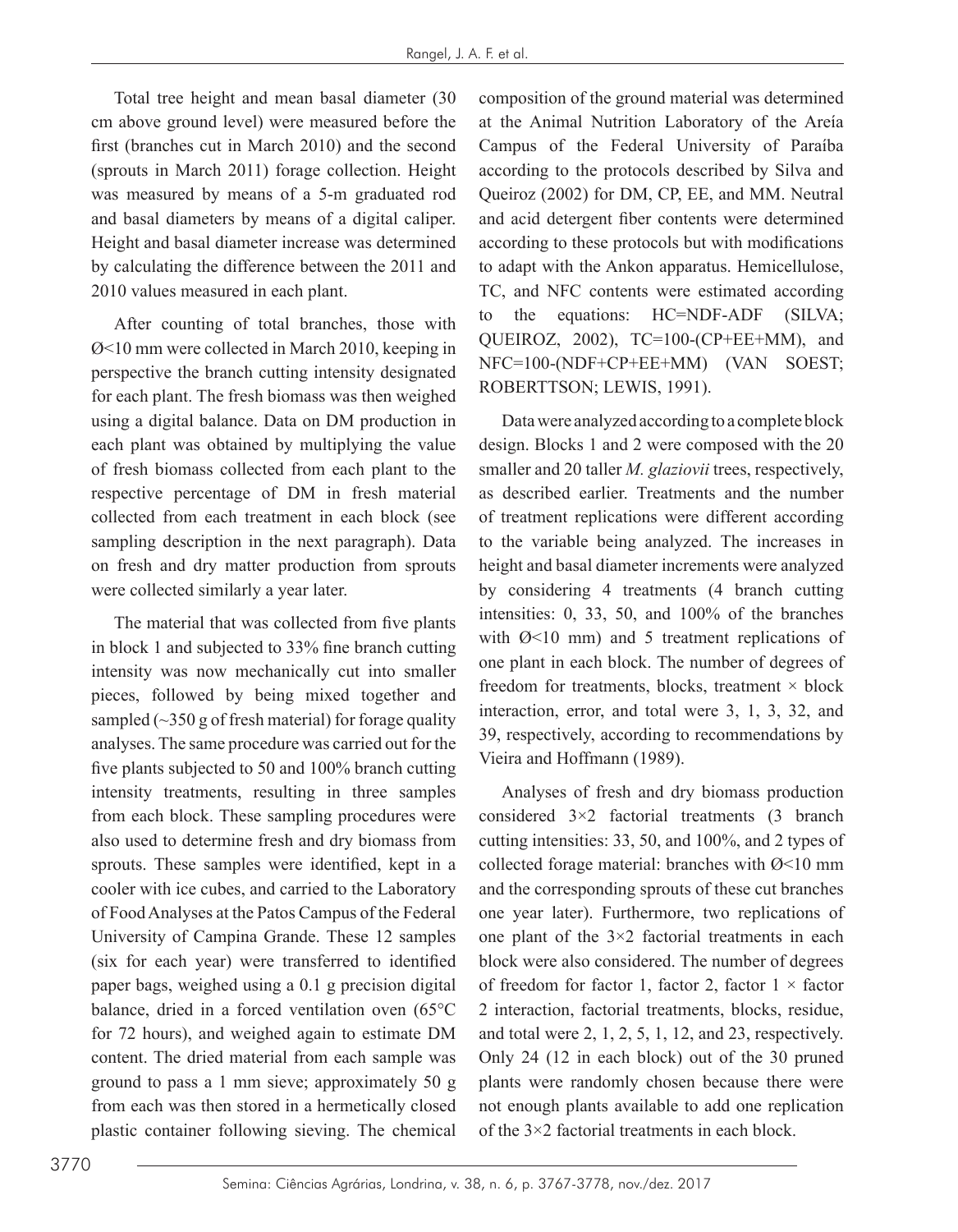Independence between data on forage production from branches and sprouts was guaranteed by the following protocol: Twelve plants that were randomly assigned to furnish data on branch forage production were pruned in March 2010 according to branch cutting intensity; while these plants furnished data regarding the branch-based forage, their sprouts were not collected, furnishing no information on sprout forage production in March 2011. Similarly, 12 plants were randomly assigned to furnish data on sprout forage production and had their branches cut in March 2010, but only this data regarding sprout forage production was collected in March 2011 and was considered in the analysis of variance (ANOVA). Moving on, data collected from 30 pruned plants was used to estimate the best polynomial regression model, up to the second degree, that correlated fresh or dry forage production from branches or sprouts [Y=log(production)] with cutting intensity  $(X)$ .

In the analysis of the bromatological variables (DM, NDF, ADF, HC, CP, EE, MM, TC, and NFC as percentage of DM), the previously described  $3\times 2$ factorial treatments were considered and replicated (one plot of five plants) once in each block. The number of degrees of freedom for factor 1, factor 2, factor  $1 \times$  factor 2 interaction, factorial treatments, blocks, error, and total were 2, 1, 2, 5, 1, 4, and 10, respectively (there was a missing plot on the sprout forage data set).

Log transformation was used, whenever necessary, to correct data heteroscedasticity. Variable means for the two types of collected forage material were compared by the ANOVA F-test. Adopted significance level was P<0.05.

#### **Results and Discussion**

Initial mean±standard error for tree height and basal diameter measured in March 2010 were 3.04±0.05 m and 31.71±1.78 mm, respectively, considering the 20 plants in block 1 (shorter plants) and  $3.56\pm0.05$  m and  $45.52\pm3.21$  mm, respectively, considering the 20 plants in block 2 (taller plants).

Height increment observed for the time period between March 2010 and March 2011 was similar  $(P>0.05)$  for the plants from blocks 1 and 2. It was affected  $(P<0.05)$  by branch cutting intensity, with mean values of 0.29 m, 0.11 m, 0.43 m, and -0.04 m plant<sup>-1</sup>, respectively, for 0, 33%, 50%, and  $100\%$ cutting intensities. A negative value for increase in height for the branch cutting intensity of 100% means that the observed one-year sprout growth was not enough to restore tree height to pre-branch cutting values. However, further analyses on other variables should be carried out to help decide on an optimal branch cutting intensity.

Basal diameter increment was not affected (P>0.05) by the branch cutting intensity and showed an overall mean of 3.97 mm between March 2010 and March 2011. However, diameter increment was affected (P<0.05) by the blocks: Increments observed for block 1 plants (shorter plants) averaged at 6.38±1.47 mm (mean±standard error), while mean value for block 2 plants (taller plants) was  $1.56\pm0.87$  mm. This data suggests that, in the limits of height and diameter considered in this study, shorter trees are less affected by branch removal than the taller trees.

Bakke (2005) observed that average basal diameter increments in *Mimosa tenuiflora* Willd. Poiret that had no annual branch cutting was 10.43 and  $5.61$  mm plant<sup>-1</sup> from the first to the second year and from the second to the third year, respectively, while plants subjected to 100% branch cutting annually showed average diameter increments of  $4.43$  and  $0.14$  mm plant<sup>-1</sup>, respectively; some of these plants died after the second cut. *Manihot glaziovii* appears to absorb the impacts of branch cutting, probably due to its nutrient-rich tubers, while reserves in *M. tenuiflora* roots are not so beneficial. Additional studies should be carried out to determine how many cuts and of what intensity could be made before diameter increments cease and/or death of the *M. glaziovii* plants occurs.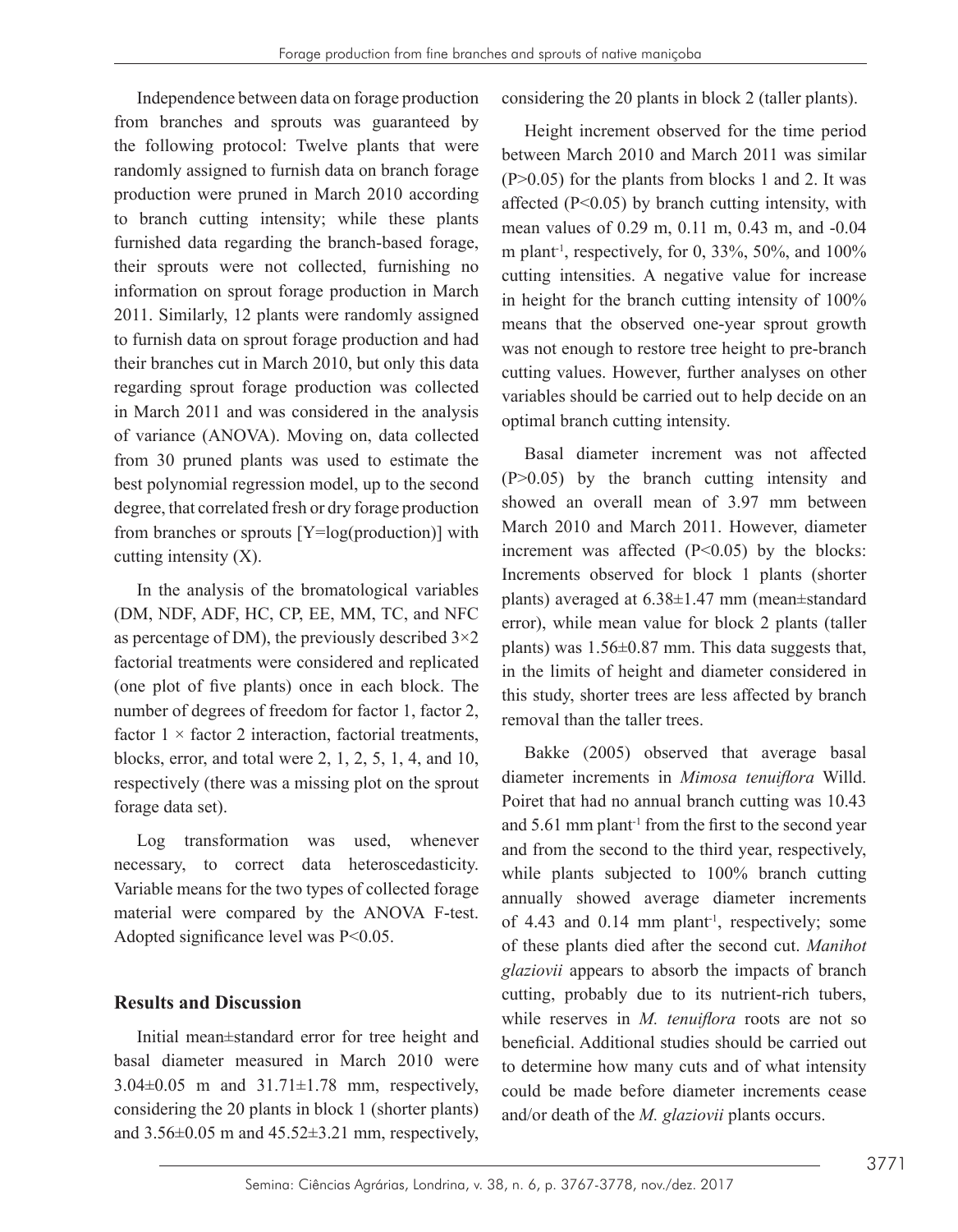Branch cut intensity  $\times$  type of collected forage 1.40, and 3.37 kg, respectively, material interaction affected (P<0.05) forage intensities; values for production. It was similar  $(P>0.05)$  for the first and second cut with branch cutting intensities 33% and  $50\%$ , and decreased (P<0.05) for branch cutting lines, which increases progress intensity of 100%. When 33%, 50%, and 100% that cutting all branches of  $M$ . glaziovii had a of the branches were cut, mean values of fresh forage production were 2.23, 4.61, and 11.17 kg plant-1, respectively. When the sprouts were cut, the respective values were 2.47, 5.57, and 6.75 cutting intens  $kg$  plant<sup>-1</sup>. On the basis of dry biomass, the mean values of branch forage production were 0.66, production. It was similar (P>0.05) for the first and  $0.75$ , 1.73, and 2.06 kg plant<sup>-1</sup>. This interaction is of the branches were cut, mean values of fresh negative effect on sprout-based forage production  $\mu$  and the same that the same that the same cutting  $\mu$  and the same cutting  $\mu$  and that the same cutting intensity and the same cutting in the same cutting in the same cutting in the same cutting in the same cutting Figure **1. Example production** mode  $\sigma$ ,

1.40, and  $3.37$  kg, respectively, for the three cutting intensities; values for corresponding sprouts were visualized in Figure 1 as the distance between the lines, which increases progressively. This means that cutting all branches of *M. glaziovii* had a in the following year, and that this forage type may cutting intensity and intervals are maintained, as reported by Bakke (2005) for *M. tenuiflora*.

Figure 1. Regression models to estimate dry matter (DM) forage production (Y) from native *Manihot glaziovii* trees according to cutting intensity  $(X)$  of their fine branches ( $\mathcal{O}$ <10mm) or corresponding 1-year-old sprouts.



Cut intensity  $(\%)$ 

received no treatment, such as fertilization or al., 2008) *M. glaziovii* plants. properly cultivated 1-year-old (0.26 kg of fresh biomass plant<sup>-1</sup> or 0.09 kg of dry biomass plant<sup>-1</sup> Considering that the *M. glaziovii* trees in the present study were spontaneously grown and soil amendment, mean biomass production was substantial and higher than those reported for and 1111 plants ha-1) (FERREIRA et al., 2009) and

sent study were spontaneously grown and plant<sup>-1</sup> and 6666 plants ha<sup>-1</sup>) (MOREIRA FILHO et for 3-year-old (0.27 kg of dry biomass from sprouts al., 2008) *M. glaziovii* plants.

son anti-numerit, incall biomass production was<br>These differences in biomass production  $(0.26 \text{ kg of fresh}$  as nutrient accumulation in tubers. In the present biomass plant<sup>-1</sup> study, plants certainly developed for more than six certainly result from differences in plant age as well years after they were fully cut in 2004. In contrast,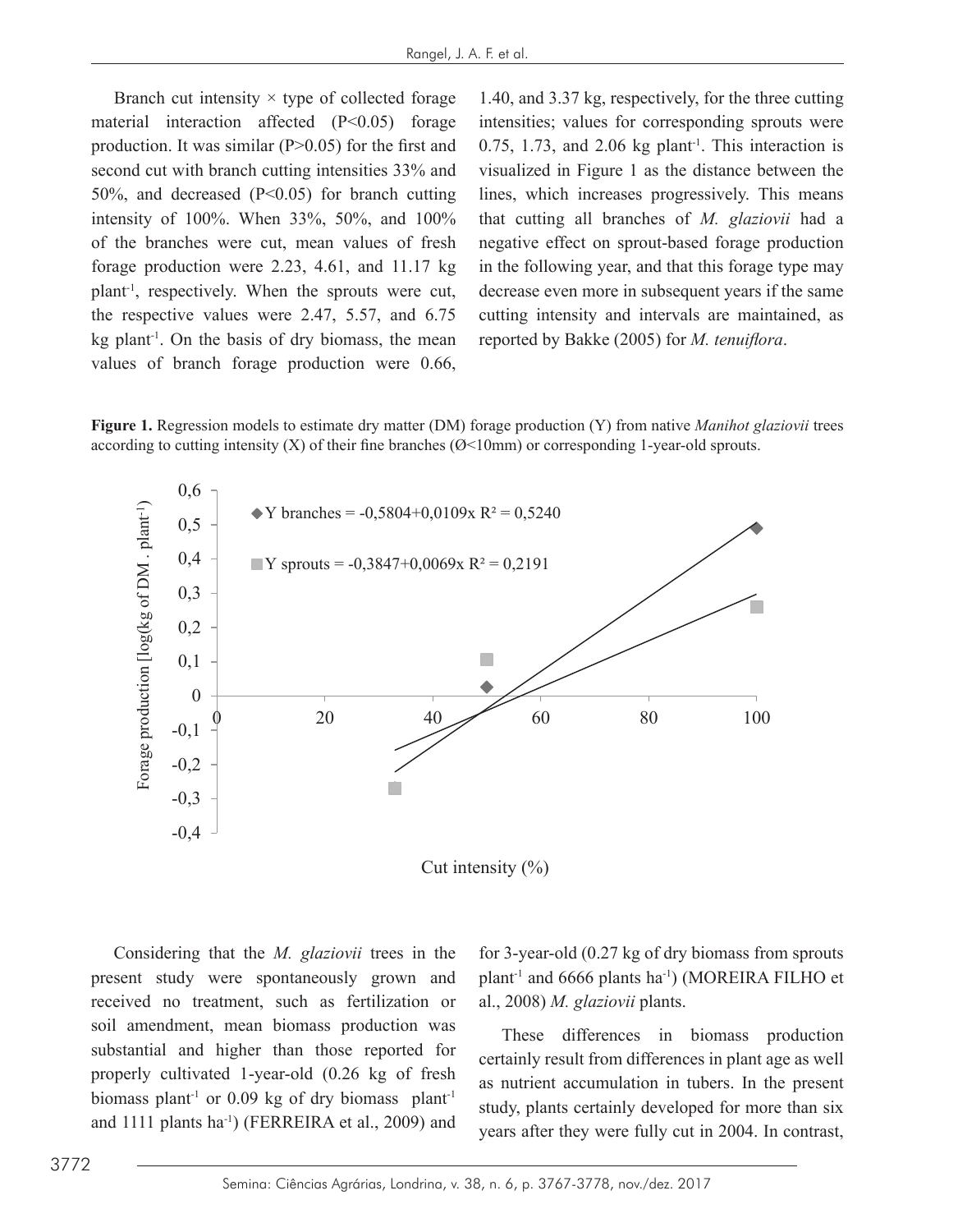the values reported by other authors corresponded to 1-year-old plants that had lesser time to accumulate their aboveground biomass (FERREIRA et al., 2009) and to 3-year-old plants that had a short time-period to store nutrients in their tubers and favor sprouting (MOREIRA FILHO et al., 2008). This should be considered to be an advantage for old native plants; with thousands of these plants distributed in the Caatinga Biome, they should be used as a feasible source of forage.

Mean forage production reported here is similar to that observed for other trees in dry tropical regions. For example, Drumond et al. (2007) reported 0.69±0.41 kg and 0.90±0.61 kg of *Cnidoscolus quercifolius* leaves and fine branches (on the basis of DM), respectively, that were growing in a Caatinga site that had been recovering for 3 years. If these plants resulted from the regrowth of remaining stumps, their age could be considered similar to those of the present study. Bakke (2005) observed that there was 4.1 and 1.9 kg of dry matter plant<sup>-1</sup>, respectively, for the first and second cutting of all the branches with Ø<10 mm of native *M. tenuiflora*.

In contrast, Araújo et al. (2004) reported 7.3 kg of fresh *M. tenuiflora* leaves plant<sup>-1,</sup> when planted in a 5 m  $\times$  5 m grid. This data shows the potential of forage production in Caatinga trees.

Dry matter content was not affected (P>0.05) by branch cutting intensity and the type of forage material collected. It averaged roughly around 30% of the collected fresh material. Neutral detergent fiber content was affected by branch cutting intensity (P<0.05) and type of collected forage material (P<0.05); it remained in a 50.57% - 54.80% range except in sprouts from plants subjected to 100% cutting intensity, when NDF content increased to 62.20% (Table 2). Acid detergent fiber content also increased (P<0.05) from an average value of 38.46% in branches to approximately 46.45% in sprouts collected from plants subjected to 50% and 100% cutting intensities. This can certainly be a physiological response of the plant to branch cutting that may ultimately prevent or diminish the consumption of their leaves and fine branches by animals in addition to high levels of cyanogenic glycosides.

**Table 2.** Mean neutral (NDF) and acid detergent fiber (ADF) contents in forage of native *Manihot glaziovii* trees subjected to 33%, 50%, and 100% of branch (Ø<10mm) cutting intensities and in their corresponding 1-year-old sprouts.

|                 | NDF $(\%$ of DM) |        |         | ADF $(\%$ of DM) |       |          |         |       |  |
|-----------------|------------------|--------|---------|------------------|-------|----------|---------|-------|--|
|                 | 33%              | 50%    | $100\%$ | Mean             | 33%   | 50%      | $100\%$ | Mean  |  |
| <b>Branches</b> | 50.57            | 53.41  | 54.41   | 52.80            | 38.30 | 37 31    | 39 79   | 38.46 |  |
| Sprouts         | 52.80            | 54.80* | 62.20   | 56.96            | 38.27 | $46.26*$ | 46.63   | 43.21 |  |
| Mean            | 51.68            | 53.87  | 58.31   |                  | 38.29 | 40.29    | 43.21   |       |  |

\*one replication value.

Previously reported FDN and ADF mean values of forage collected from fine branches of native *M. glaziovii* (43%<NDF<48% and 31%<ADF<34%) (FRANÇA et al., 2010; SOUZA et al., 2006) are lower than those reported in the present study and show variations in fiber content within *M. glaziovii*, which may be due to environmental conditions.

This environment-based hypotheses is corroborated by the low fiber contents reported by Ferreira et al. (2009) for forage collected from cultivated *M. glaziovii* (NDF=35.41% and ADF=21.69%), probably due to improved growing conditions that are available to the cultivated plants.

The increase in NDF content and the decrease in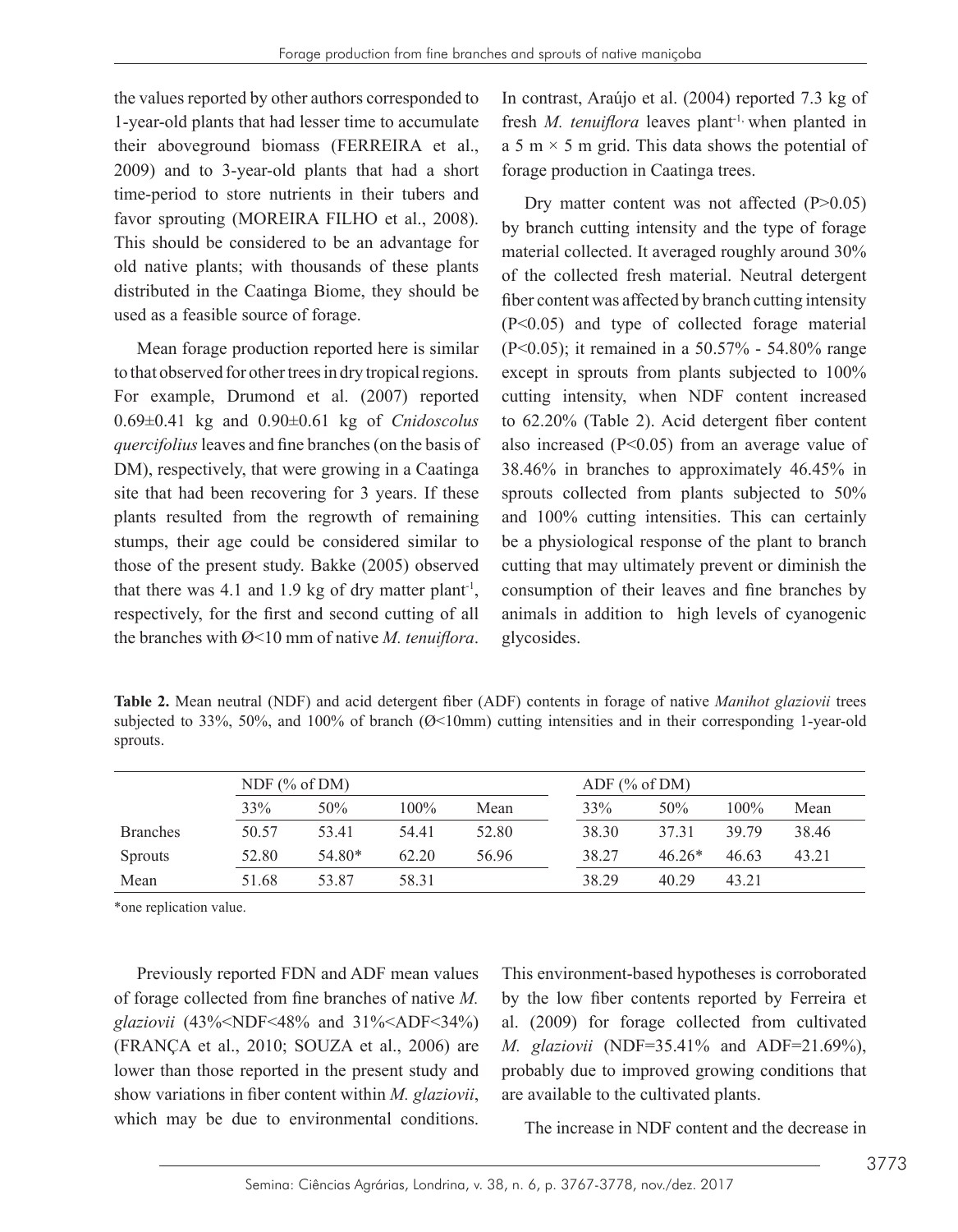sprout-based forage production (Figure 1) at 100% cutting intensity suggest the inadequacy of cutting all branches and sprouts every year. It is necessary to determine which cutting intensity between 50% and 100% will optimize forage production (Figure 1) and quality (Table 2).

In general, forage from fine branches of trees shows high NDF and ADF contents (53.9%<NDF<84.1%, 46.5%<ADF<70.3%) (CORDÃO et al., 2013; COSTA et al., 2010; FORMIGA et al., 2011; SANTOS et al., 2009). However, fine branches of the well-known, but soil and water demanding, *Leucaena leucocephala* (Lam) may result in forage with NDF and ADF contents of 30.8% and 14.3% (SANTOS et al., 2009), respectively, and those from the xerophilous native, *Poincianella pyramidalis* (Tul.) L. P. Queiroz, show NDF and ADF contents of 47.1% and 28.5% (MENDONÇA JÚNIOR et al., 2008), respectively. Reports on cultivated grasses, such as *Pennisetum purpureum* Schum (FERREIRA et al., 2004) and *Urochloa* spp. (GERON et al., 2014), that are widely used to feed animals in the Caatinga show that they are productive but demand relatively high levels of soil moisture and fertility; their forage presents high fiber contents (NDF>74% and ADF>45%).

Collection of forage from some Caatinga trees, such as *P. pyramydalis* and *M. glaziovii*, seems to be a sound practice that can be adopted in the cattle ranching activity in the Caatinga region, considering the great number of naturally established plants in the region and the quantity and quality of the forage represented by their fine branches. Specifically, for *M. glaziovii*, NDF content of 33% to 50% in the forage collected as branches or sprouts means that cellular content represents 45.20% or more of the collected biomass. The cellular content is the component of biomass, which is readily digested and absorbed by animals. The fibrous fraction constitutes up to 54.80% of the collected biomass and needs the digestive action of the ruminal microbiota before partial absorption.

This fiber fraction potentially absorbed by ruminants is known as hemicellulose and is calculated by HC=NDF-ADF. Cutting intensity and type of collected forage material had no effect (P<0.05) on HM content, which remained in the range of 8.54% to 16.10%. These values were similar to those reported by França et al. (2010) (12.02%) and Souza et al. (2006) (12.0%<HC<14.5%) for *M. glaziovii* branches, although Ferreira et al. (2009) reported lower HC content value (3.7%) for aboveground biomass from 1-year-old *M. glaziovii*. Hemicellulose content in fine branches of other tree species ranged from 2.6% to 22.27% (CORDÃO, 2011; COSTA et al., 2010; FORMIGA et al., 2011; MENDONÇA JÚNIOR et al., 2008; SANTOS et al., 2009). This means that, in addition to its cellular content, 2.6% to 22.27% of the ingested forage is expected to be digested and absorbed by a ruminant. For *M. glaziovii*, at least 45.20% (i.e., 100% - maximum NDF content, except in sprouts from plants subjected to 100% cutting intensity) of the collected branches and sprouts represent cellular content that is readily absorbed by the animals. On the other hand, at least 8.54%, is represented by the minimum HC content, which is potentially digested by rumen microorganisms and absorbed by the animals, and thus, adds up to be 53.74% (i.e.: 45.20%+8.54%) of potentially absorbed forage. For the purpose of comparison, 57.2% and 67.7% of sunflower and corn silage, respectively, is expected to be absorbed by ruminants (POSSENTI et al., 2005).

Crude protein content was not affected by cutting intensity (P>0.05) and type of collected forage material  $(P>0.05)$ ; it ranged from 8.72% to 10.08%. These values are lower than those reported by Ferreira et al. (2009) in the aboveground biomass of cultivated 1-year-old *M. glaziovii* (CP=19.14%) and by França et al. (2010) and Souza et al. (2006)  $(13.66\% in fine branches of naturally$ occurring *M. glaziovii*. Certainly, these differences in CP content result from improved soil conditions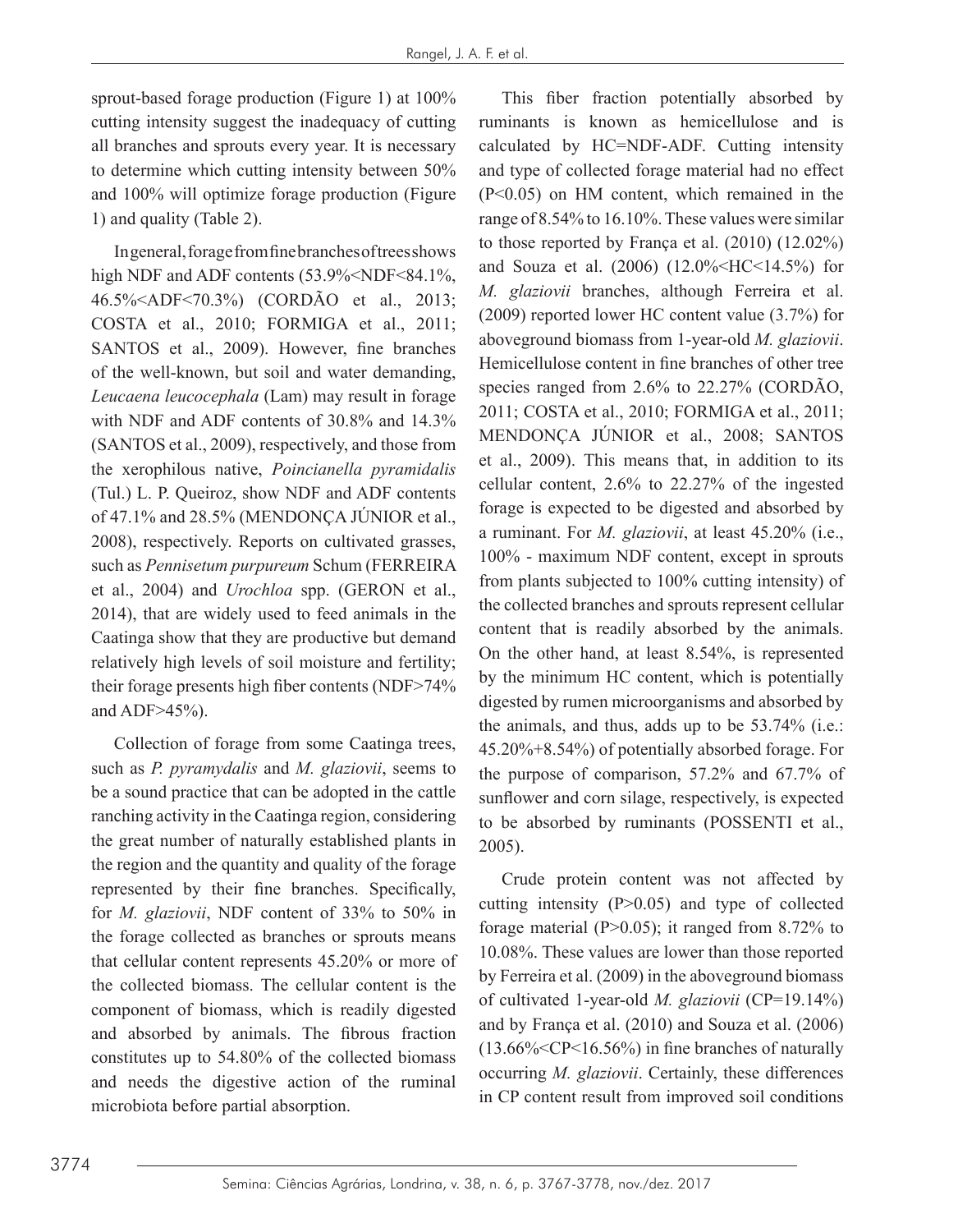(soil plowing and fertilization) or are due to the part of the plant considered in the analysis (only leaves or branches with smaller diameter). Crude protein content of other native trees is known to range from 11.25%<CP<14.00% (CORDÃO et al., 2013; COSTA et al., 2010; FORMIGA et al., 2011; GONZAGA NETO et al., 2004; MENDONÇA JÚNIOR et al., 2008). This data shows the potential of *M. glaziovii* and other tree species growing in the Caatinga to produce protein-rich forage; it also suggests that trees should be maintained in the production systems of cattle ranching practiced in the region because this can help ensure quantity and quality of forage as well as soil protection and animal comfort, resulting from the presence of trees in the rangeland.

Ether extract content was not affected (P<0.05) by the studied factors and ranged from 2.74% to 4.35% (Table 3). However, considering the low number of replications (n=2), the observed trend of EE reduction in sprouts should be further investigated. If this trend is confirmed, it means that branch cutting stresses the plants and that subsequent sprout collection may result in forage with even less EE, despite the nutritive reserves stored in their roots. Values of EE content observed in the present study are within the range reported in literature for this species  $(2.84\%<\angle EE\leq5.23\%)$ (FRANÇA et al., 2010; SOUZA et al., 2006) as well as for two exotic trees cultivated in the region: 4.15 and 5.55% for *Leucaena leucocephala* branches and *Gliricidia sepium* (Jacq.) Walp.) leaves (BAYÃO et al., 2016), respectively. Other Caatinga trees, such as *P. pyramidalis* (GONZAGA NETO et al., 2001) and *M. tenuiflora* (CORDÃO et al., 2013), may show similar or higher (up to 6.53%) EE content in their fine branches. For each species, intraspecific variation in this and other bromatological and production parameters should be determined. This information should be used to advantage in breeding programs, so that genetically improved plants could be made available to farmers.

**Table 3.** Mean ether extract (EE) and mineral matter (MM) contents in forage of native *Manihot glaziovii* trees subjected to 33%, 50%, and 100% of branch (Ø<10mm) cutting intensities and in the corresponding 1-year-old sprouts.

|                 | EE $(\%$ of DM) |         | $MM$ (% of DM) |      |      |         |         |      |
|-----------------|-----------------|---------|----------------|------|------|---------|---------|------|
|                 | 33%             | 50%     | 100%           | Mean | 33%  | 50%     | $100\%$ | Mean |
| <b>Branches</b> | 4.35            | 3.68    | 3.29           | 3.77 | 5.52 | 5.54    | 5.53    | 5.53 |
| <b>Sprouts</b>  | 3.80            | $3.30*$ | 2.74           | 3.28 | 5.58 | $6.33*$ | 6.01    | 5.97 |
| Mean            | 4.08            | 3.55    | 3.02           |      | 5.55 | 593     | 5.77    |      |

\*one replication value.

Mineral matter content was not affected (P>0.05) by branch cutting intensity; it increased (P<0.05) from 5.53% in branches to 5.90% in sprouts (Table 3). Souza et al. (2006) and França et al. (2010) reported MM content of 8.08% and 9.85%, respectively, in fine branches of native *M. glaziovii*, while reports on MM content in branches of other trees, including fine branches of *M. tenuiflora* (CORDÃO et al., 2013; FORMIGA

et al., 2011) and *Ziziphus joazeiro* (COSTA et al., 2010), reported it to range from 3.78% to 7.74%, respectively. Similarly, *P. pyramidalis* was observed to have MM content in the range 4.58% to 6.11% (GONZAGA NETO et al., 2001; MENDONÇA JÚNIOR et al., 2008).

Total carbohydrate content was not affected by cutting intensity  $(P>0.05)$  and type of collected forage material (P>0.05) (80.55%<TC<82.55%),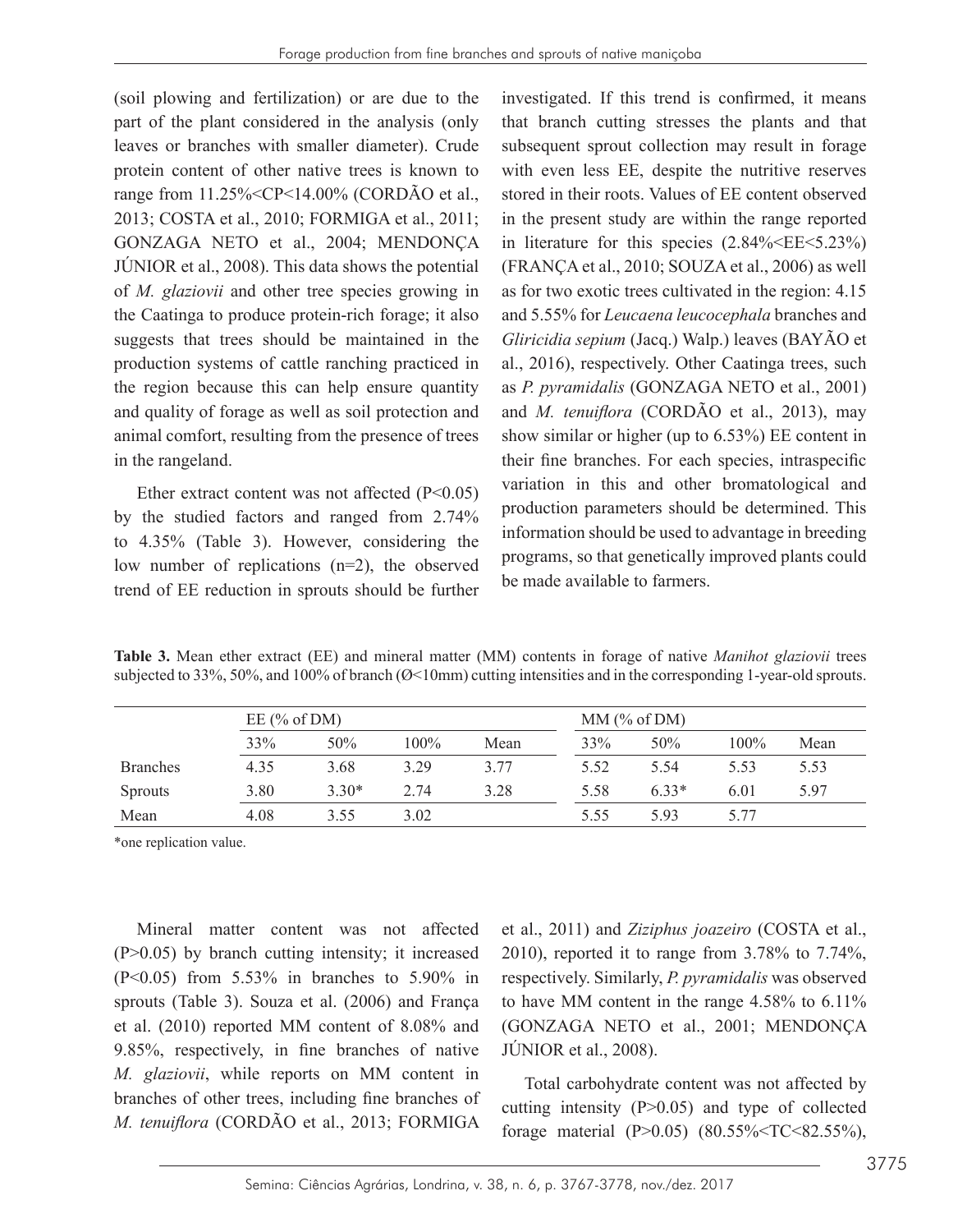while NFC decreased  $(P<0.05)$ , especially in plants subjected to 50% and 100% cutting intensities: it ranged from 27.38% to 30.23% in branches and from 20.35% to 27.75% in sprouts (Table 4). Lower NFC content in sprouts was unexpected because young succulent parts of a plant, such as 1-year-old sprouts, are supposed to show higher NFC content as opposed to structural carbohydrates that tend to accumulate in the woody tissues of older parts of a plant, such as the branches that are cut from plants left to recover for six years (the period from 2004, when the plants were fully cut, to 2010, when only branches were collected to provide data for this study). França et al. (2010) reported CT and NFC contents lower than and within the range of the values observed in the present study (68.76% and 25.94, respectively) in fine branches of native *M glaziovii* trees, while Souza et al. (2006) observed TC and NFC contents of 79.56% and 20.34%, respectively, in silage of fine branches of this species.

**Table 4.** Mean total (TC) and non-fibrous (NFC) carbohydrate contents in forage of native *Manihot glaziovii* trees subjected to 33%, 50%, and 100% branch ( $\varnothing$ <10mm) cut intensities and respective 1-year-old sprouts.

|                 | $TC$ (% of DM) |          |       |       | NFC $% of DM$ |        |         |       |  |  |
|-----------------|----------------|----------|-------|-------|---------------|--------|---------|-------|--|--|
|                 | 33%            | 50%      | 100%  | Mean  | 33%           | 50%    | $100\%$ | Mean  |  |  |
| <b>Branches</b> | 80.79          | 80.79    | 82.16 | 81.25 | 30.23         | 27.38  | 27.75   | 28.45 |  |  |
| <b>Sprouts</b>  | 80.55          | $80.90*$ | 82.54 | 81.33 | 27.75         | 23.85* | 20 35   | 23.98 |  |  |
| Mean            | 80.67          | 80.85    | 82.35 |       | 28.99         | 25.62  | 24.05   |       |  |  |

\*one replication value.

Native trees in the Caatinga Biome, such as *P. pyramidalis* and *M. tenuiflora* show TC and NFC contents ranging from  $80.00\%$  (TC <81.00%) and 23.26%<NFC<34.11%, respectively, in their branches. Also, NFC content in fine branches of *Z. joazeiro* is as low as 14.36% (CORDÃO et al., 2013; COSTA et al., 2010; MENDONÇA JÚNIOR et al., 2008). This data shows that the forage of fine branches collected from *M. glaziovii*and and other Caatinga trees is relatively rich in NFC. More importantly, however, this data set shows clearly that the quality of forage produced by Caatinga trees varies within and between species, probably resulting from different phenophase and the nature of the part of the plant collected, soil conditions, and genetics. Specifically, for native *M. glaziovii* - a native tree representing numerous plants in the Caatinga Biome - it is possible to cut 50% of its fine branches as well as corresponding sprouts in order to collect more than  $1.7 \text{ kg plant}$ <sup>1</sup> (on the basis of DM) of forage appropriate to feed ruminants.

#### **Conclusions**

Native *Manihot glaziovii* trees in Itapetim-PE, Brazil may have no more than 50% of their fine (Ø<10 mm) branches and corresponding 1-yearold sprouts cut without reduction in growth and forage quantity and quality. Thus, they can produce up to 1.73 kg of forage per plant on the basis of their DM, especially when bromatological qualities appropriate to feed ruminants are to be maintained.

#### **References**

ARAÚJO, L. V. C.; LEITE, J. A. N.; PAES, J. B. Estimativa da produção de biomassa de um povoamento de jurema-preta (*Mimosa tenuiflora* (Willd.) Poiret. com cinco anos de idade. *Biomassa & Energia*, Viçosa, MG, v. 1, n. 4, p. 347-352, 2004.

ARAÚJO, M. J.; MEDEIROS, A. N.; CARVALHO, F. F. R.; SILVA, D. S.; CHAGAS, E. C. O. Consumo e digestibilidade dos nutrientes em cabras Moxotó recebendo dietas com diferentes níveis de feno de maniçoba. *Revista Brasileira de Zootecnia*, Viçosa, MG,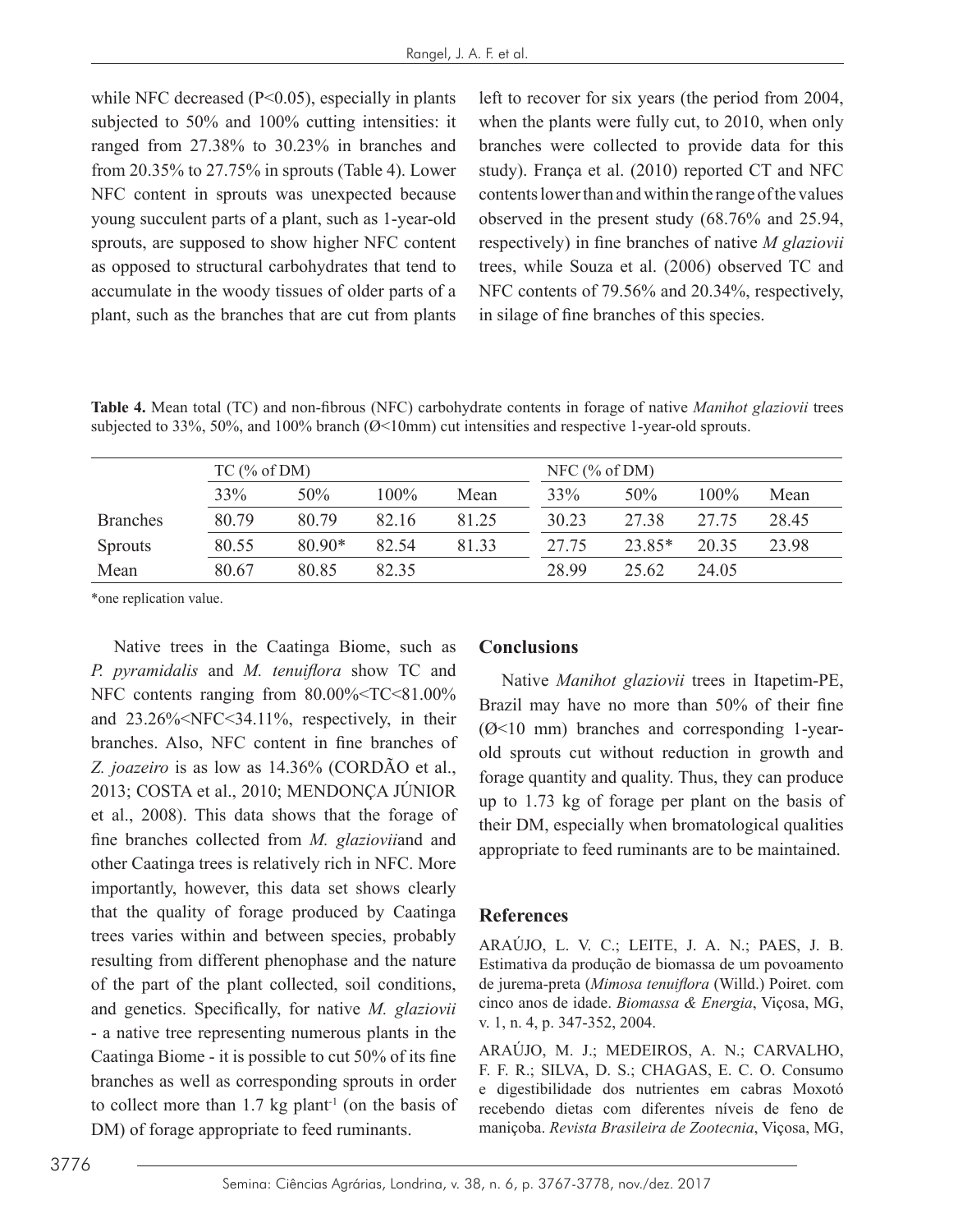v. 38, n. 6, p. 1088-1095, 2009.

BAKKE, I. A. *Potencial de acumulação de fitomassa e composição bromatológica da jurema preta (Mimosa tenuiflora (Willd.) Poiret) na região semi-árida da Paraíba*. 2005. Tese (Doutorado em Agronomia) - Universidade Federal da Paraíba, Areia.

BAKKE, O. A.; PEREIRA FILHO, J. M.; BAKKE, I. A.; CORDÃO, M. A. Produção e utilização da forragem de espécies lenhosas da Caatinga. In: GARIGLIO, M. A.; SAMPAIO, E. V. S. B.; CESTARO, L. A.; KAGEYAMA, P. Y. (Org.). *Uso sustentável e conservação dos recursos florestais da caatinga.* Brasília: Serviço Florestal Brasileiro, 2010. p. 160-173.

BAYÃO, G. F. V.; EDVAN, R. L.; CARNEIRO, M. S. S.; FREITAS, N. E.; PEREIRA, E. S.; PACHECO, W. F.; BEZERRA, L. R.; ARAÚJO, M. J. Desidratação e composição química do feno de Leucena (*Leucena leucocephala*) e Gliricidia (*Gliricidia sepium*). *Revista Brasileira Saúde e Produção Animal*, Salvador, v. 17, n. 3, p. 365-373, 2016.

CORDÃO, M. A. *Inclusão de ramos e frutos de jurema preta (Mimosa tenuiflora (Willd.) (Poiret) e farelo de palma forrageira (Opuntia fícus-indica Mill) na dieta de cordeiros.* 2011. Dissertação (Mestrado em Zootecnia) - Universidade Federal de Campina Grande, Patos.

CORDÃO, M. A.; BAKKE, O. A.; PEREIRA, G. M.; SILVA, A. M. A.; NÓBREGA, G. H.; CAMPOS, E. M.; PEREIRA, H. D.; PEREIRA FILHO, J. M. Substitution of *Pennisetum purpureum* by Opuntia ficus-indica and Mimosa tenuiflora in the diet of lambs. *Revista Brasileira de Saúde e Produção Animal*, Salvador, v. 14, n. 4, p. 684-694, 2013.

COSTA, M. R. G. F.; CARNEIRO, M. S. S.; PEREIRA, E. S.; SOUTO, J. S.; MORAIS NETO, L. B.; REGADA FILHO, J. G. L.; ALENCAR, C. E. M. Comportamento ingestivo de ovinos Morada Nova recebendo dietas à base de feno de juazeiro. *Revista Brasileira de Saúde e Produção Animal*, Salvador, v. 11, n. 4, p. 1012-1022, 2010.

COSTA, R. G.; MESQUITA, Í. V. U.; QUEIROGA, R. C. R. E.; MEDEIROS, A. N.; CARVALHO, F. F. R.; BELTRÃO FILHO, E. M. Características químicas e sensoriais do leite de cabras Moxotó alimentadas com silagem de maniçoba. *Revista Brasileira de Zootecnia*, Viçosa, MG, v. 37, n. 4, p. 694-702, 2008.

DRUMOND, M. A.; SALVIANO, L. M. C.; CAVALCANTI, N. B.; PEREIRA, L. G. R. Produção, distribuição da biomassa e composição bromatológica da parte aérea da faveleira. *Revista Brasileira de Ciências Agrárias*, Recife, v. 2, n. 4, p. 308-310, 2007.

FERREIRA, A. C. H.; NEIVA, J. N. M.; RODRIGUEZ, N. M.; LÔBO, R. N. B.; VASCONCELOS, V. R. Valor nutritivo das silagens de capim-elefante com diferentes níveis de subprodutos da indústria do suco de caju. *Revista Brasileira de Zootecnia*, Viçosa, MG, v. 33, n. 6, p. 1380-1385, 2004.

FERREIRA, A. L.; SILVA, A. F.; PEREIRA, L. G. R.; BRAGA, L. G. T.; MORAES, S. A.; ARAÚJO, G. G. L. Produção e valor nutritivo da parte aérea da mandioca, maniçoba e pornunça. *Revista Brasileira de Saúde e Produção Animal*, Salvador, v. 10, n. 1, p. 129-136, 2009.

FORMIGA, L. D. A. S.; PEREIRA FILHO, J. M.; NASCIMENTO JÚNIOR, N. G.; SOBRAL, F. E. S.; BRITO, I. C. A.; SANTOS, J. R. S.; SILVA, S. G. Diâmetro do caule sobre a desidratação, composição química e produção do feno de Jurema preta (*Mimosa tenuiflora* Willd. Poir.). *Revista Brasileira de Saúde e Produção Animal*, Salvador, v. 12, n. 1, p. 22-31, 2011.

FRANÇA, A. A.; GUIM, A.; BATISTA, A. M. V.; PIMENTEL, R. M. M.; FERREIRA, G. D. G.; MARTINS, I. D. S. L. Anatomia e cinética de degradação do feno de *Manihot glaziovii*. *Acta Scientiarum Animal Sciences*, Maringá, v. 32, n. 2, p. 131-138, 2010.

GERON, L. J. V.; CABRAL, L. S.; TRAUTMANN-MACHADO, R. J.; ZEOULA, L. M.; OLIVEIRA, E. B.; GARCIA, J.; GONÇALVES, M. R.; AGUIAR, R. P. S. Avaliação do teor de fibra em detergente neutro e ácido por meio de diferentes procedimentos aplicados às plantas forrageiras. *Semina: Ciências Agrárias,* Londrina, v. 35, n. 3, p. 1533-1542, 2014.

GONZAGA NETO, S.; BATISTA, A. M. V.; CARVALHO, F. F. R.; MARQUES, C. A. T.; SANTOS, G. R. A. Efeito da adição de feno de catingueira (*Caesalpinea bracteosa*) na ração sobre o balanço de energia e de nitrogênio em ovinos Morada Nova. *Revista Brasileira de Zootecnia*, Viçosa, MG, v. 33, n. 5, p. 1325-1331, 2004.

GONZAGA NETO, S.; BATISTA, A. M. V.; CARVALHO, F. F. R.; MARTÍNEZ, R. L. V.; BARBOSA; J. E. A. S.; SILVA, E. O. Composição bromatológica, consumo e digestibilidade *in vivo* de dietas com diferentes níveis de feno de catingueira (*Caesalpinea bracteosa*), fornecidas para ovinos Morada nova. *Revista Brasileira de Zootecnia*, Viçosa, MG, v. 30, n. 2, p. 553-562, 2001.

GOUVEIA, L. N. F.; MACIEL, M. V.; SOARES, P. C.; SILVA NETO, I. F.; GONÇALVES, D. N. A.; BATISTA, A. M. V.; CARVALHO, F. F. R. Perfil metabólico de ovinos em crescimento alimentados com dietas constituídas de feno ou silagem de maniçoba e palma forrageira. *Pesquisa Veterinária Brasileira*, Rio de Janeiro, v. 35, p. 5-9, 2015. Suplemento 1.